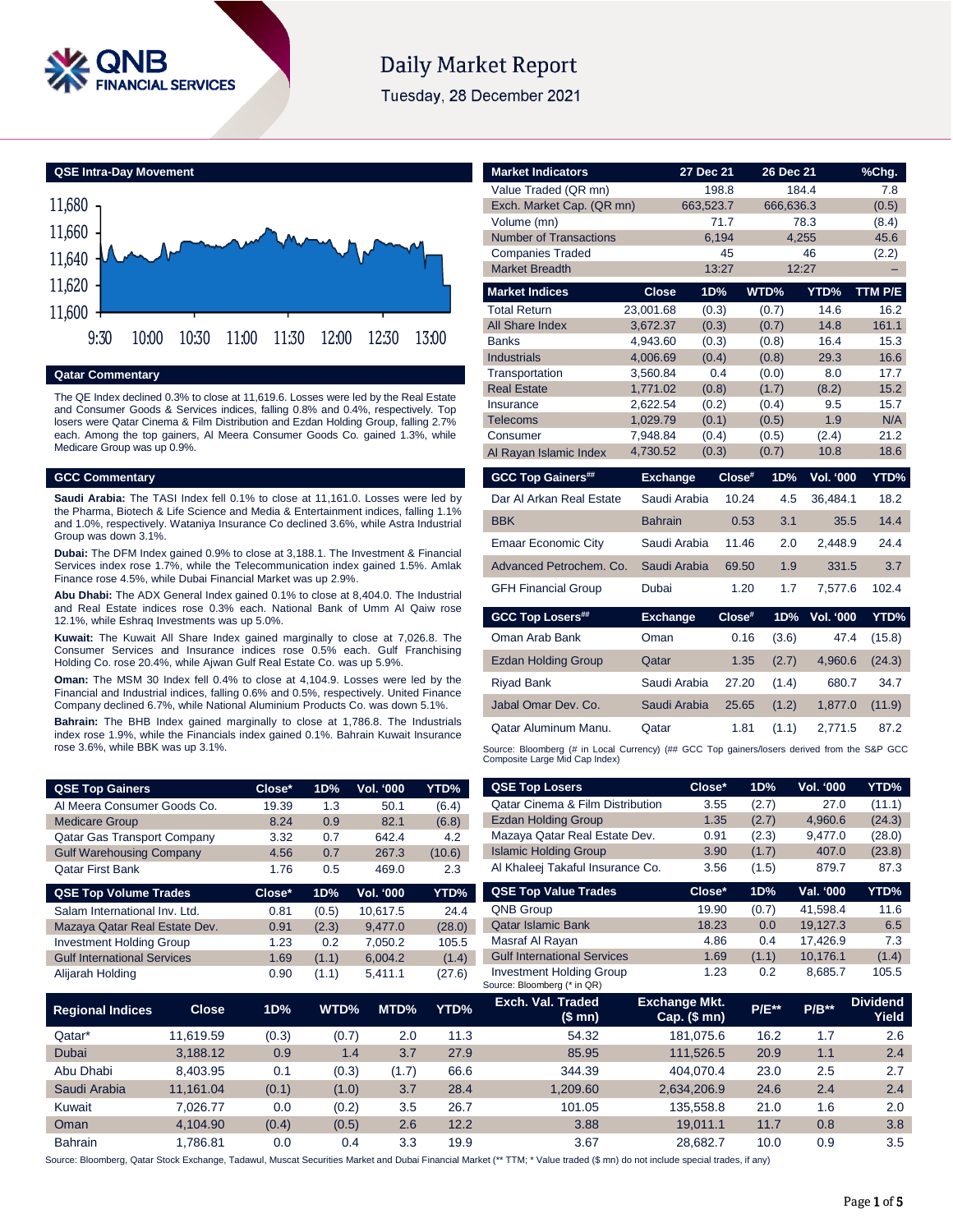### **Qatar Market Commentary**

- The QE Index declined 0.3% to close at 11,619.6. The Real Estate and Consumer Goods & Services indices led the losses. The index fell on the back of selling pressure from Qatari and Arab shareholders despite buying support from GCC and foreign shareholders.
- Qatar Cinema & Film Distribution and Ezdan Holding Group were the top losers, falling 2.7% each. Among the top gainers, Al Meera Consumer Goods Co. gained 1.3%, while Medicare Group was up 0.9%.
- Volume of shares traded on Monday fell by 8.4% to 71.7mn from 78.3mn on Sunday. Further, as compared to the 30-day moving average of 121.5mn, volume for the day was 40.9% lower. Salam International Inv. Ltd. and Mazaya Qatar Real Estate Dev. were the most active stocks, contributing 14.8% and 13.2% to the total volume, respectively.

| <b>Overall Activity</b>        | Buy $\%^*$ | Sell %*  | Net (QR)         |
|--------------------------------|------------|----------|------------------|
| Qatari Individuals             | 33.71%     | 40.17%   | (12, 837, 077.7) |
| <b>Qatari Institutions</b>     | 30.35%     | 28.51%   | 3,661,183.4      |
| Qatari                         | 64.06%     | 68.68%   | (9, 175, 894.3)  |
| <b>GCC Individuals</b>         | 0.10%      | 0.17%    | (152, 131.6)     |
| <b>GCC</b> Institutions        | 5.47%      | 3.99%    | 2,935,359.6      |
| <b>GCC</b>                     | 5.57%      | 4.17%    | 2,783,228.0      |
| Arab Individuals               | 11.05%     | 11.26%   | (417, 135.3)     |
| <b>Arab Institutions</b>       | $0.00\%$   | $0.00\%$ |                  |
| Arab                           | 11.05%     | 11.26%   | (417, 135.3)     |
| <b>Foreigners Individuals</b>  | 3.89%      | 3.72%    | 323,254.4        |
| <b>Foreigners Institutions</b> | 15.43%     | 12.17%   | 6,486,547.2      |
| <b>Foreigners</b>              | 19.32%     | 15.89%   | 6,809,801.6      |

Source: Qatar Stock Exchange (\*as a % of traded value)

### **Earnings Calendar**

#### **Earnings Calendar**

| <b>Tickers</b> | Company Name | Date of reporting 4Q2021 results | No. of days remaining | <b>Status</b> |
|----------------|--------------|----------------------------------|-----------------------|---------------|
| <b>QNBK</b>    | QNB Group    | 11-Jan-22                        |                       | Due           |
| <b>ABQK</b>    | Ahli Bank    | $13 - Jan-22$                    |                       | Due           |

Source: QSE

## **News**

#### **Qatar**

- **Bloomberg Survey: Qatar's economy to expand 2.9% in 2021 –** Qatar's economy will expand 2.9% in 2021 according to the latest results of a Bloomberg News survey of 9 economists conducted from December 17 to December 22. GDP for 2022 is expected to grow +4.2% YoY vs prior +4.2%. CPI for 2021 reached +1.8% YoY vs prior +1.5%. CPI for 2022 is expected to rise +2.3% YoY vs prior +1.8%. (Bloomberg)
- **Qatar's banking sector demonstrates resilience, registers 'impressive' growth amid Covid-19 challenges –** Qatar's banking sector demonstrated resilience and registered an impressive growth in business during 2021, driven by the need to continue to support the country's future ambitions. The measures taken by Qatar Central Bank (QCB) helped to keep a check on the asset quality of the banking sector this year. Qatari banks' total assets have increased 0.2% MoM, up 6.7% YTD in November to reach QR1.795tn. Local lenders' costs continue to remain the lowest in the region, which reflects the relentless focus on efficiencies to help counter the impact of increased provisioning. Despite the financial uncertainty arising from Covid-19, Qatar's listed banks recorded the lowest profit decline amongst its regional peers, KPMG had said in an earlier report. "Increased loan provisioning as a result of liquidity and credit challenges being faced by borrowers reflected the more cautious approach taken by banks. This impact was partially offset by higher interest spreads and lower costs," KPMG said. Amid the challenges posed by the pandemic, the local economy and the banking system could maintain stability thanks to proactive steps taken by the Government of Qatar and the QCB. One area of particular focus was the support mechanism for small and medium enterprises (SMEs). A distinct part of these

measures included injecting capital into systemically important sectors, thereby to an extent, neutralizing the short-term impact on the financial market. The overall loan book (of Qatar's banks) went up by 0.5% MoM last month to reach QR1,213.8bn, while deposits fell 0.2% in November to QR963.8bn. Qatar banks' net profit returned to pre-pandemic levels in the first half (1H) of 2021, mainly on an increase in net interest and non-interest incomes, according to Moody's, a global credit rating agency. The net earnings improvement is despite higher the provisioning charges, the rating agency said, highlighting that the lenders it rate reported an aggregate net profit of QR11.8bn, up 12% from the year-ago period. Net interest income increased, mainly due to a sharp reduction in interest costs, it said, adding total operating income rose 11% to QR23.8bn in the same period in 2020. The rise was largely driven by a reduction in interest expenses due to the low interest rate environment, it said, highlighting that the interest costs fell 16% YoY, more than offsetting the decline in interest income (3% versus the first half of 2020). The result was an overall increase in net interest income, although net interest margins remained broadly stable at 2.2%, reflecting strong loan growth of 9% YoY. Despite an overall challenging economic environment due to the pandemic, the banking sector expanded its balance sheet supported by low-risk public sector credit growth, according to Qatar Central Bank. Banks demonstrated prudent management by proactively increasing their provisioning and improving their structural liquidity conditions. Banks managed their cross-border risk well by suitably adjusting exposure to different geographies while reducing the withdrawal risk by lengthening the maturities. (Gulf-Times.com)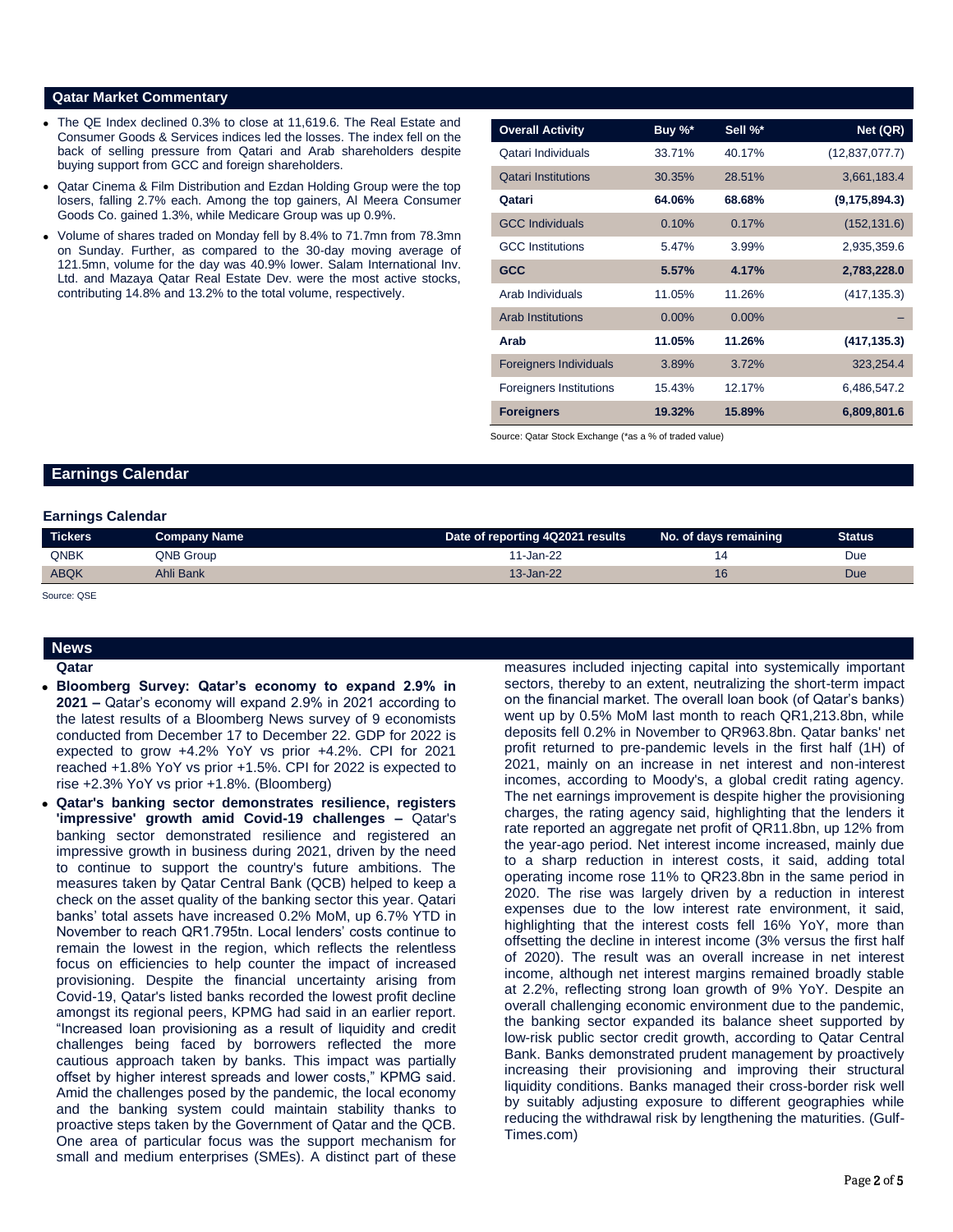- **QC urges 'inactive firms' to cancel registrations –** Qatar Chamber (QC) called on all Qatari companies to abide by the General Tax Authority's circular which calls for the tax return for the taxable year 2020 before the end of the extension period on December 31 to avoid financial penalties in accordance with the Income Tax Law and its executive regulations. The circular stipulated that companies and establishments owned by Qatari citizens and citizens of the Gulf Cooperation Council countries that are exempt from income tax, whose share capital is less than QR1 million and their annual revenue are less than QR5 million, should submit the tax return before that deadline. Companies that fail to abide by such procedures alongside the submission of financial statements will be prone to pay financial penalties of QR500 for each day delay (maximum QR180.000) according to the 24 Article of the Income Tax Law. (Qatar Tribune)
- **Mekdam Holding Group to hold its EGM on January 25 for 2022 –** Mekdam Holding Group announced that the General Assembly Meeting (EGM) will be held on January 25, 2022, Abalone Hall - Ground Floor, St. Regis Hotel and 04:30 PM. In case of not completing the legal quorum, the second meeting will be held on January 30, 2022, Abalone Hall - Ground Floor, St. Regis Hotel and 04:30 PM to discuss the following agenda: (1) Reconciliation of the company's status in accordance with the provisions of Law No. (8) of 2021 as per the draft amendments. (2) Amending Article No. 28 of the company's articles of association so that the number of board members is eight instead of seven. (QSE)

### **International**

- **Japan's November factory output soars on jump in car production –** Japan's factory output surged in November as production in the auto sector benefited from a recovery in global parts supplies, lifting prospects for a strong fourth-quarter economic rebound. Despite the output jump, the Japanese manufacturing outlook remained clouded by the risk of slowing overseas activity due to a resurgence of the coronavirus pandemic and a persistent shortage in global chip supplies. Factory production gained 7.2% in November from the previous month, posting its largest jump since 2013 when comparable data first became available, thanks to rising output of motor vehicles and plastic products. That meant production rose for the second straight month after increasing 1.8% in October and posted a faster rise than the 4.8% gain forecast in a Reuters poll of economists. The data showed output of cars and other motor vehicles surged 43.1% from the previous month in November, also the most since comparable figures became available eight years ago, while that of plastic products rose 9.5%. Despite the stronger output, Japanese automakers are still unable to completely shake off the drag from persistent global parts and chip supply issues. Japan's top automaker Toyota Motor Corp said last week it would suspend production at five domestic factories in January due to supply issues and the health crisis. Manufacturers expected output to gain 1.6% in December and 5.0% in January. But forecasts by firms in the survey tend to be overly optimistic, a Ministry of Economy, Trade and Industry (METI) official cautioned adding that it remained to be seen whether production will come in positive this month. The government upgraded its assessment of industrial output, saying it was showing signs of picking up. Separate data showed the jobless rate rose to 2.8% from the previous month's 2.7%, while an index gauging job availability was at 1.15, unchanged from October. (Reuters)
- **China to roll out fiscal policies proactively to stabilize growth next year –** China will roll out fiscal policies proactively next year to stabilize economic growth, the finance ministry said on Monday, vowing that the impact of the drive would be felt

earlier than usual. The government will launch another round of tax and fee cuts to support businesses and help them make infrastructure investments "appropriately" ahead of time, according to a readout from an internal meeting by the finance ministry on fiscal policy for 2022. China has issued 1.46tn Yuan (\$229bn) in the 2022 advance quota for local government special bonds to help spur investment and support the economy. The world's second-largest economy, which has lost steam after a solid recovery from the pandemic last year, faces multiple challenges as a property downturn deepens, supply bottlenecks persist and strict COVID-19 curbs hit consumer spending. Fiscal expenditures will be kept up to bolster growth and the central government will step up transfers to local governments to support necessary spending, the finance ministry said. China will also take steps to curb increases in local government hidden debt in 2022, according to the meeting readout, as well as to maintain "overall social stability" ahead of the 20th congress of the ruling Communist Party next year. (Reuters)

- **China tightens scrutiny of offshore listings in certain sectors –** The Chinese government will require that domestic firms in sectors off-limits to foreign direct investment, such as Internet news and publishing, receive clearances from regulators before they can list their shares outside the mainland. The National Development and Reform Commission (NDRC) announced the new rules on the clearances on Monday in a statement that also included an updated annual "Foreign Investment Negative List" that outlines business sectors where foreign direct investment is banned or restricted. The new rules now apply that list to companies issuing shares overseas for the first time, and come as China is tightening scrutiny over offshore share sales. Chinese companies in sectors prohibited for foreign investment "should get clearance from relevant Chinese regulatory bodies, if they seek share sales and list in overseas markets," the NDRC said, plugging a regulatory loophole. In addition, "foreign investors must not participate in the operation and management of the companies" and their holdings are to be capped at 30%, in line with the rules regulating locally-listed companies. The latest Negative List includes prohibited sectors such as compulsory education institutions, news organizations and rare earth minerals. (Reuters)
- **China drafts rules to tighten management of company registrations –** China's central bank and market regulator issued draft rules on Monday requiring companies to improve the management of their registration information, with any deferred registration filings likely to be subject to the rules. The proposals aim to improve transparency and strengthen the enforcement of anti-money laundering laws, the two regulators said in a joint-statement on their websites. The regulators will seek feedback on the draft rules from the public before they take effect from March 1, with a grace period for businesses to comply. (Reuters)
- **Regulator: China will step up foreign exchange market monitoring in 2022 –** China will strengthen foreign exchange market monitoring and step up risk prevention and control in 2022, the country's FX regulator said in a statement on Monday. In 2022, China will also promote cross-border investment of private equity investment funds, the State Administration of Foreign Exchange said in the statement. (Reuters) **Regional**
- **Redseer: MENA Q-commerce market to reach \$47bn by 2030 –** The MENA Q-commerce (on-demand or rapid delivery) model is set to reach \$47bn by 2030, growing at an impressive 17 % CAGR, according to a research report from Redseer. While the market is still predominantly (80%+) driven by food delivery and grocery, the market split is drastically evolving.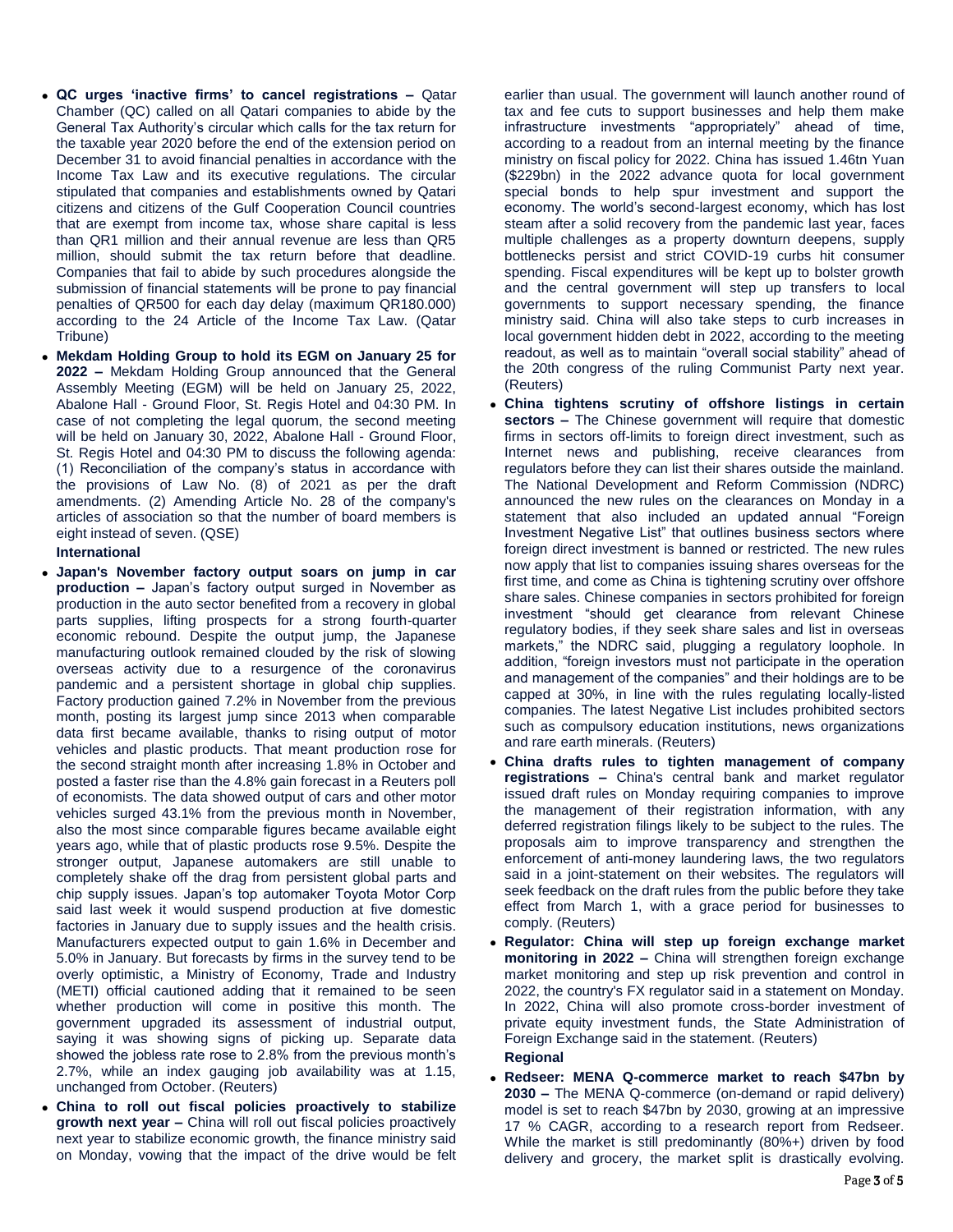Nascent retail categories such as fashion and beauty are witnessing the fastest growth and are slowly catching up, the report said. The \$47bn market can easily grow multi-fold when accounting for adjacent sectors to Q-commerce that already have great synergy with this model.

- **Al Wasail Industrial opens subscription for Tadawul's final IPO of 2021 –** Saudi-based Al Wasail Industrial Co. has opened the subscription to its initial public offering today, December 26, in Tadawul's final IPO for 2021, according to a bourse statement. The company has set the price between SR16 and SR19 per share. The qualified investors' book-building process is being handled by FALCOM Financial Services.
- **MIS, Al-Rajhi Capital to launch \$266mln Shariah-compliant investment fund –** Saudi-based Al-Moammar Information Systems Co., and Al Rajhi Capital on Sunday launched signed a memorandum of understanding to launch a Shariah-compliant investment fund worth SR1bn, according to a bourse filing. MIS said the investment fund will be launched as a first phase with the aim of partnerships in digital infrastructure and medical equipment projects and in accordance with the Investment Funds Regulations of the Kingdom's Capital Market Authority.
- **Anaam holding signs MOU to acquire 55% of ARW industry –** Anaam Holding Group signs non-binding MoU to acuqire 55% of ARW Industry Co. with an initial purchase amount of SR23.5mn. ARW Industry manufactures medical supplies through its factory located in the third industrial area of Jeddah. (Bloomberg)
- **Saudi real estate market falls by 9.1% in 4Q 2021 –** Saudi Arabia's real estate market slid in late December by 9.1 %, as the value of deals finalized at a weekly rate of less than SR4.1bn. All segments of the real estate sector recorded a decline with the residential sector transactions declining by 4 %, the commercial sector fell by 11.7 % and the total value of transactions in the agriculture and industrial sectors dropped by 27.1 %.
- **UAE central bank imposes heavy fine on exchange house –** The Central Bank of the UAE (CBUAE) imposed a financial sanction of AED352,000 on an exchange house operating in the country, due to it failures to achieve appropriate levels of compliance related to Anti-Money Laundering (AML) and Sanctions Compliance Framework as per the deadlines specified by the law. The penalty was imposed pursuant to Article 14 of the Federal Decree Law No. (20) of 2018 on Anti-Money Laundering and Combatting the Financing of Terrorism and Financing of Illegal Organizations (AML/CFT Law).
- **Emirates NBD joins UAE Trade Finance Gateway project led by ECI –** Etihad Credit Insurance (ECI) has signed an MoU with Emirates NBD and Crediti Fintech, for the implementation of the 'UAE Trade Finance Gateway'. The receivables financing marketplace is designed to help businesses based in the UAE obtain fast and easy access to finance and boost their business, while supporting the UAE's 'Operation 300bn' industrial strategy which aims to raise the sector's contribution to GDP from AED133bn to AED300bn by 2031.
- **Abu Dhabi November consumer prices rise 3.61% YoY –** Abu Dhabi's consumer prices rose 3.61% y/y in November versus +3.4% in October, according to the Statistics Centre Abu Dhabi. (Bloomberg)
- **ADNOC to give full term oil supply to 2 Asian buyers for march –** Abu Dhabi National Oil Co. will give full contractual supply of crude oil for March loading to at least two customers in Asia, according to refinery officials who were informed by the producer. Grades supplied in full volumes include Murban and Upper Zakum. (Bloomberg)
- **Adnoc: Exports of Abu Dhabi's Murban Oil to Increase for 2022 –** The availability of Murban crude exports estimated at 1.22m bpd for Jan. and 1.235m bpd for Feb. 2022, according to a report on Adnoc's website dated Dec. 27. That compares with 1.19m bpd for Nov. and 1.205m bpd for Dec. in previous reports. Available export volume of Abu Dhabi's flagship Murban grade forecast to increase further to 1.25m bpd for March and 1.265m bpd for April, the report says. (Bloomberg)
- **National Marine Dredging wins 1.36bn dirhams contract –** National Marine Dredging wins AED1.36bn contract from Abu Dhabi Ports is for marine works at Shamal development. (Bloomberg)
- **Bahrain sells BHD70mn 91-day bills; bid-cover 1.8 –** Bahrain sold BHD70mn of bills due March 30, 2022 on December 27. Investors offered to buy 1.8 times the amount of securities sold. The bills were sold at a price of 99.635, have a yield of 1.449% and will settle on December 29. (Bloomberg)